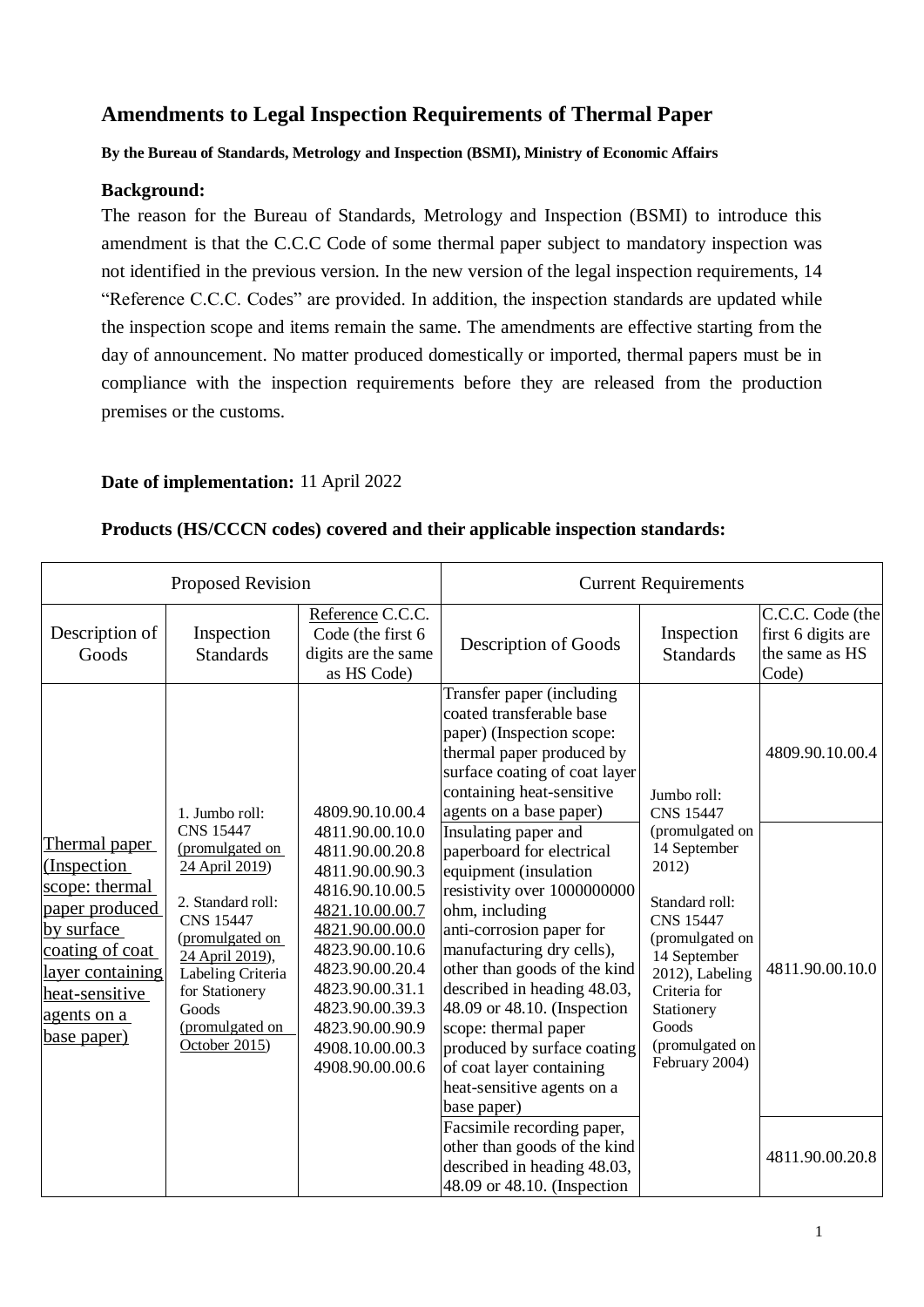| scope: thermal paper          |                 |
|-------------------------------|-----------------|
| produced by surface coating   |                 |
| of coat layer containing      |                 |
| heat-sensitive agents on a    |                 |
| base paper)                   |                 |
| Other paper, paperboard,      |                 |
| cellulose wadding and webs    |                 |
| of cellulose fibres, other    |                 |
| than goods of the kind        |                 |
| described in heading 48.03,   |                 |
| 48.09 or 48.10 (Inspection    | 4811.90.00.90.3 |
| scope: thermal paper          |                 |
| produced by surface coating   |                 |
| of coat layer containing      |                 |
| heat-sensitive agents on a    |                 |
| base paper)                   |                 |
| Transfer paper (including     |                 |
| coated transferable base      |                 |
| paper, other than those of    |                 |
| heading No. 48.09)            |                 |
| (Inspection scope: thermal    | 4816.90.10.00.5 |
| paper produced by surface     |                 |
| coating of coat layer         |                 |
| containing heat-sensitive     |                 |
| agents on a base paper)       |                 |
| Insulating paper tapes or     |                 |
| paperboard (insulation        |                 |
| resistivity over              |                 |
| 1000000000) (Inspection       |                 |
| scope: thermal paper          | 4823.90.00.10.6 |
| produced by surface coating   |                 |
| of coat layer containing      |                 |
| heat-sensitive agents on a    |                 |
| base paper)                   |                 |
| Floor coverings on a base     |                 |
| of paper or paperboard,       |                 |
| whether or not cut to size.   |                 |
| (Inspection scope: thermal    |                 |
| paper produced by surface     | 4823.90.00.20.4 |
| coating of coat layer         |                 |
| containing heat-sensitive     |                 |
| agents on a base paper)       |                 |
| Self-adhesive paper, cut to   |                 |
| size, in strips or rolls.     |                 |
| (Inspection scope: thermal    |                 |
| paper produced by surface     | 4823.90.00.31.1 |
| coating of coat layer         |                 |
| containing heat-sensitive     |                 |
| agents on a base paper)       |                 |
| Other gummed or adhesive      |                 |
| paper, cut to size, in strips |                 |
| or rolls. (Inspection scope:  |                 |
| thermal paper produced by     | 4823.90.00.39.3 |
| surface coating of coat layer |                 |
| containing heat-sensitive     |                 |